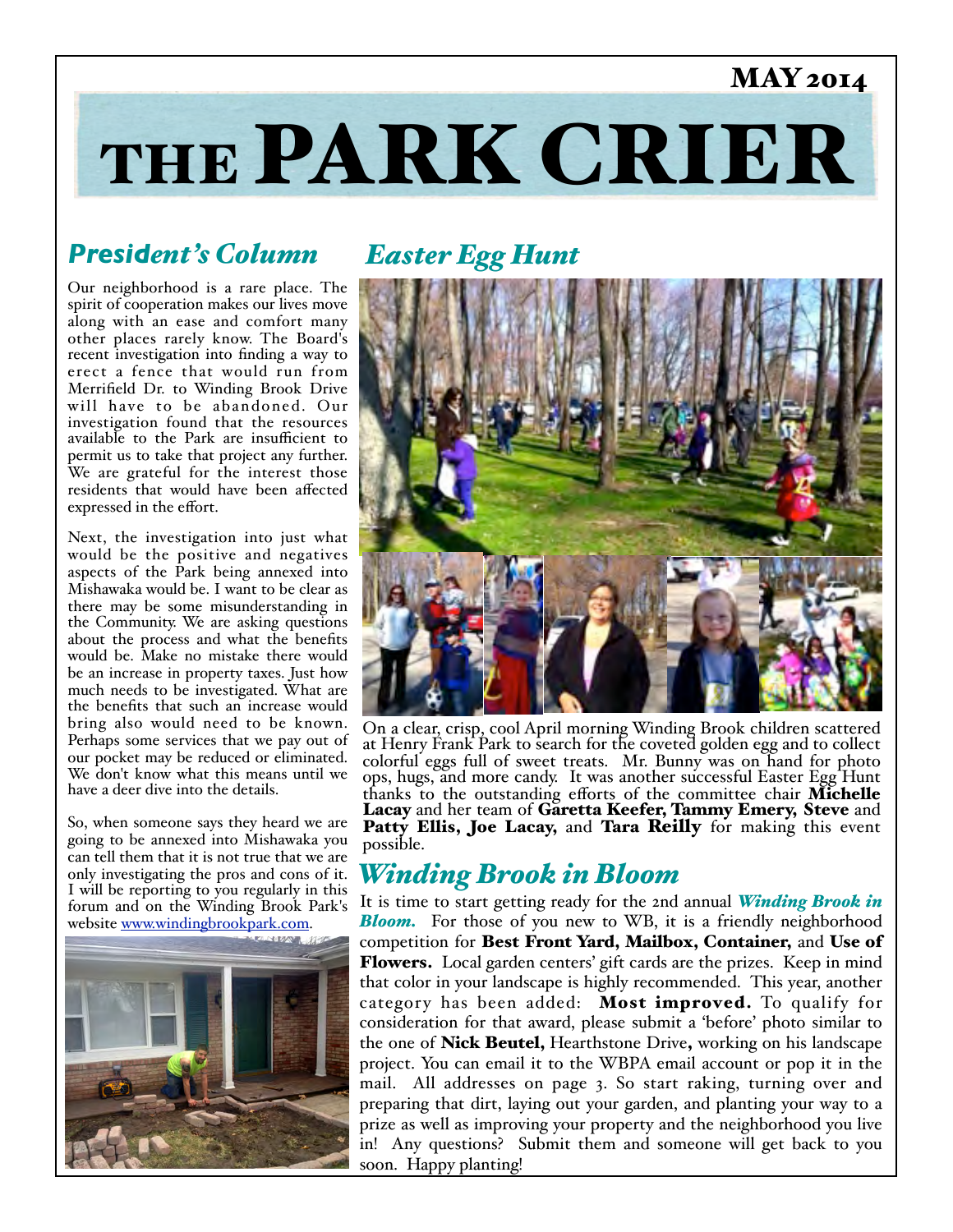

#### **TAMMY EMERY**

#### WBPA Board Member

Years on Board: since January 2014

Family: Husband, Bob; 7 children-- 30 down to 16!

Lived in WB: since 2002

Occupation: Child care provider. Has cared for many WB children over time.

On the Board: thanks to Michelle Lacay's urging! Has the time to devote to the Board now that her children are older

Likes living in WB because: of her good neighbors

Hobbies: Reading, enjoying her pool in the summer, and spending time with her family!

### **WBPA Board**

*Steve Ellis, President Scott Kashmarik, Vice President Jane Mason, Secretary Bill Bagatini, Treasurer Laurel Eslinger, Crier Editor* **Mike Babcock-Brian Coffman--Lauren Dunbar-Tammy Emery-Chris Peregrine-**

# *Winding Brook Alert A Bat House in*

#### *System*

Hopefully you have already signed up to Winding Brook's *new neighborhood alert system* but if you haven't, it is not too late. Here is how you do it.

By text message: text WBRESIDENT to 84483

By email: enter your email address at the following link:

[https://www.rainedout.net/team\\_page.php?](https://www.rainedout.net/team_page.php?a=a4a3c621564fe250c152) [a=a4a3c621564fe250c152](https://www.rainedout.net/team_page.php?a=a4a3c621564fe250c152)

You will receive alerts by email after you are signed up.

If you feel something is worthy of sending out via the alert system, please contact any Board member who will determine if that is the appropriate way to get your message out to the residents. Hope you will take advantage of this important communication system.

#### *Merrifield Bridge Update*

The bridge over Judy Creek on Merrifield Drive in the north part of the park will be repaired soon. According to the County Engineer, the sub-structure is sound and not in need of repair. Obviously the missing timber guard rail will need replaced and the County is investigating how best to do that. Look for action on this sometime this summer. In the meantime, orange markers have been placed on the bridge.

The next **WBPA Board Meeting** will be held Wednesday, **May 21** 7:00pm Honkers Restaurant **All residents are welcome and** 

**encouraged to attend!**

# *Winding Brook--Realy?*

You can see them all around our neighborhood during the warm early evenings. At dusk they begin their swooping and diving between trees. They are quick and you may never notice them. To see them try this; during the evening find a space in your back yard that gives you an open view of the evening sky. Often only a few minutes will go by before you notice them darting across the sky. They are much faster than birds so you may see them only<br>peripherally. Bats are peripherally. important to our environment. They are not the evil creatures of legend. They are vital to the control of insects and can eat thousands of mosquitoes in one evening. They are critical to the pollination process and distribute seeds to help perpetuate the distribution of many plants.There are only three bat species that actually drink blood. These three species of bats, which are only found in South America, produce a powerful enzyme to dissolve blood clots and is used in treating victims of stroke. There is a species called the Indiana Bat indigenous to our area too. It is now threatened by extinction due to a mysterious disease that has killed over a third of the population.So the next time you see one of those "birds of the night" don't be too harsh and afraid. In fact, you could build them a bat house of their own in your back yard. This is a picture of my bat house in my backyard.

*Steve Elis*

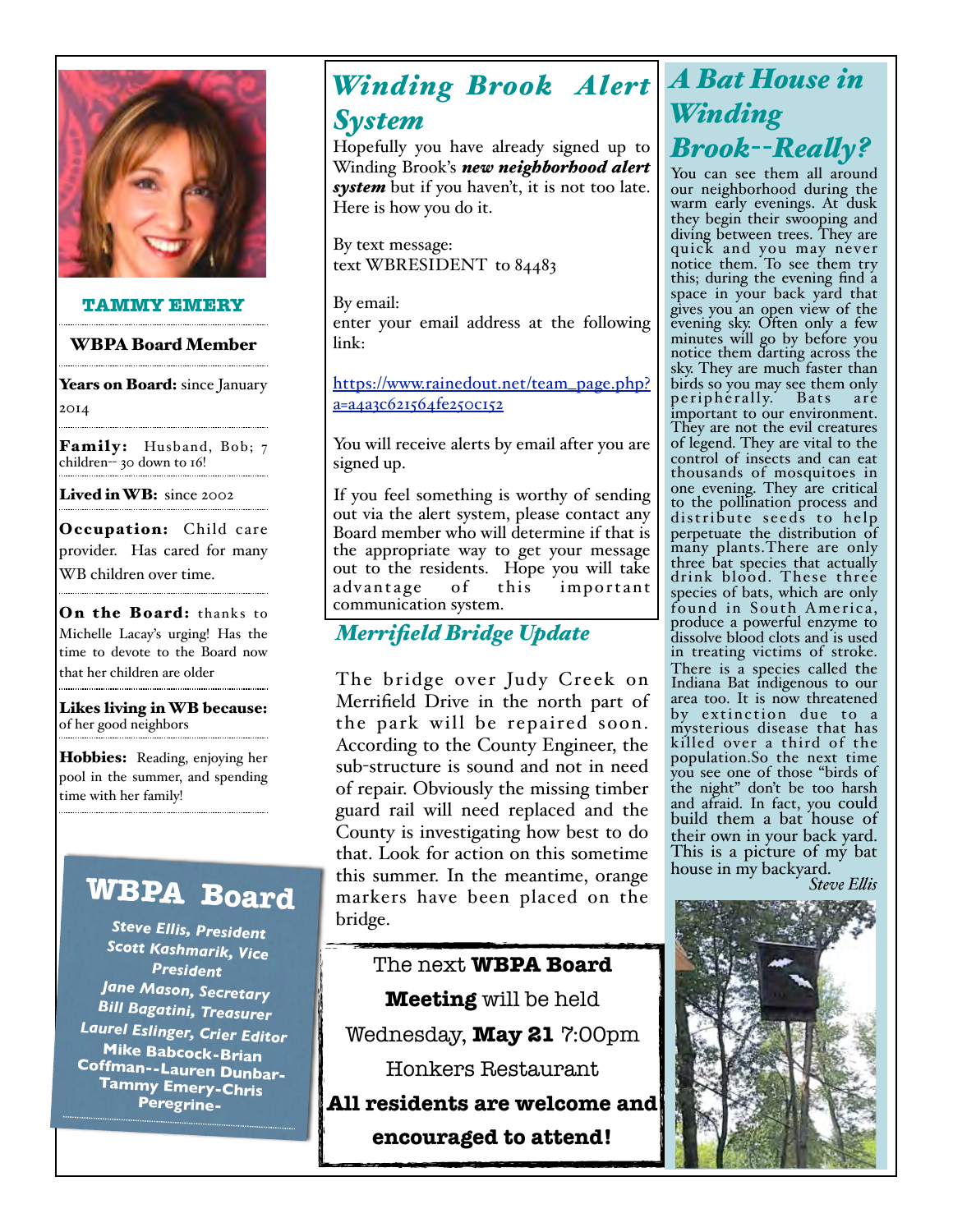# *Neighborhood Watch*<br>All available seats were filled at the first

Neighborhood Watch (NW) meeting indicating an interest and concern on behalf of many of our residents. Lt. Regis Thimons, St. Joseph County Police, in a very informative presentation,

shared with us what we need to do to help keep crime down in our neighborhood. He also brought to our attention that 90-95% of all b u r g l a r i e s committed are drug related. Right before the meeting



Lt. Thimons toured WB and found that at 6:30 that evening there were 17 homes for sale, 6 vacant which are havens for crime. He asked who was watching those houses. He also observed that there were 26 garage doors up with no one in evidence and 140 cars sitting outside. How many of those cars were unlocked with items appealing to burglars? Did you know that your car alarm is sounded only when the door is attempted to be open? Criminals can easily open your car window soundlessly. And if the car is not locked to begin with....Garage door openers are in your cars and anyone can then gain access to your house. Daytime criminals have a different pattern of behavior than those criminals who use the dark of night to commit their crimes. They tend to knock loudly on your door with a story. Of course, if you answer that means the house is occupied and they move on. Night time burglars tend to walk through backyards looking for unlocked access to homes. It was suggested that we **vary our schedules** even it means leaving five minutes earlier or later that usual a few times a week or driving around the block first before actually pulling out of WB.

#### Continued on Page 4

Vandalism or accident? All that is left of 4 a t t a c h e d mailboxes on Hearthstone mounted on steel poles in c o n c r e t e destroyed by truck. You should have seen the truck!

## All available seats were filled at the first **AROUND THE PARK**

#### *Helo!*

Welcome to our new neighbors, Mindy McIntire and her two daughters who moved to our neighborhood in March from Granger! They now reside at 15650 Hearthstone Drive. Mindy is the marketing director for Transhield, Inc. in Elkhart.

#### *Graduations Last call for graduation information that will be included in the June Crier.*

If you know of a student graduating this year from high school or college and would like him or her to be recognized in the Crier, please forward that info to the Editor at [wbpahome@gmail.com.](mailto:wbpahome@gmail.com) Please include the name of the student, parents' names, and school. If future plans are known, please include that information as well. *Deadline to be included in the June Crier is May 21.*

#### *Way to GO!*

Caroline and Camryn Buhr were part of the starting five varsity members that led the Penn Girls Basketball team (4A) to the State Championship game. They lost 41-51, but finished the season with a 25-2 record, and this was only the 2nd time in the history of Penn Girls Basketball that the team was a state runnerup. Additionally, Caroline was named to the Indiana Senior All-Star team—she is one of only 13 senior high school girls that will represent the state of Indiana in the early June games against the Kentucky All-Star teams. Congratulations to the Buhr sisters!

#### *Moving*

This summer, long time residents Pat and Carol Dunn, are moving to Middleton, WI. Pat was born in Green Bay, WI. and is returning to his birth state after 29 enjoyable years as a WB resident. They moved here in August 1985 and never regretted it! So, sometime this summer, maybe by early August, they will be on their way to retirement in Wisconsin! The best to the Dunns as they begin their new life.

#### $Sewer$  *Work on Old Bedford*

Sewer work that was to have been done last summer, is underway now and will last until around May 9.